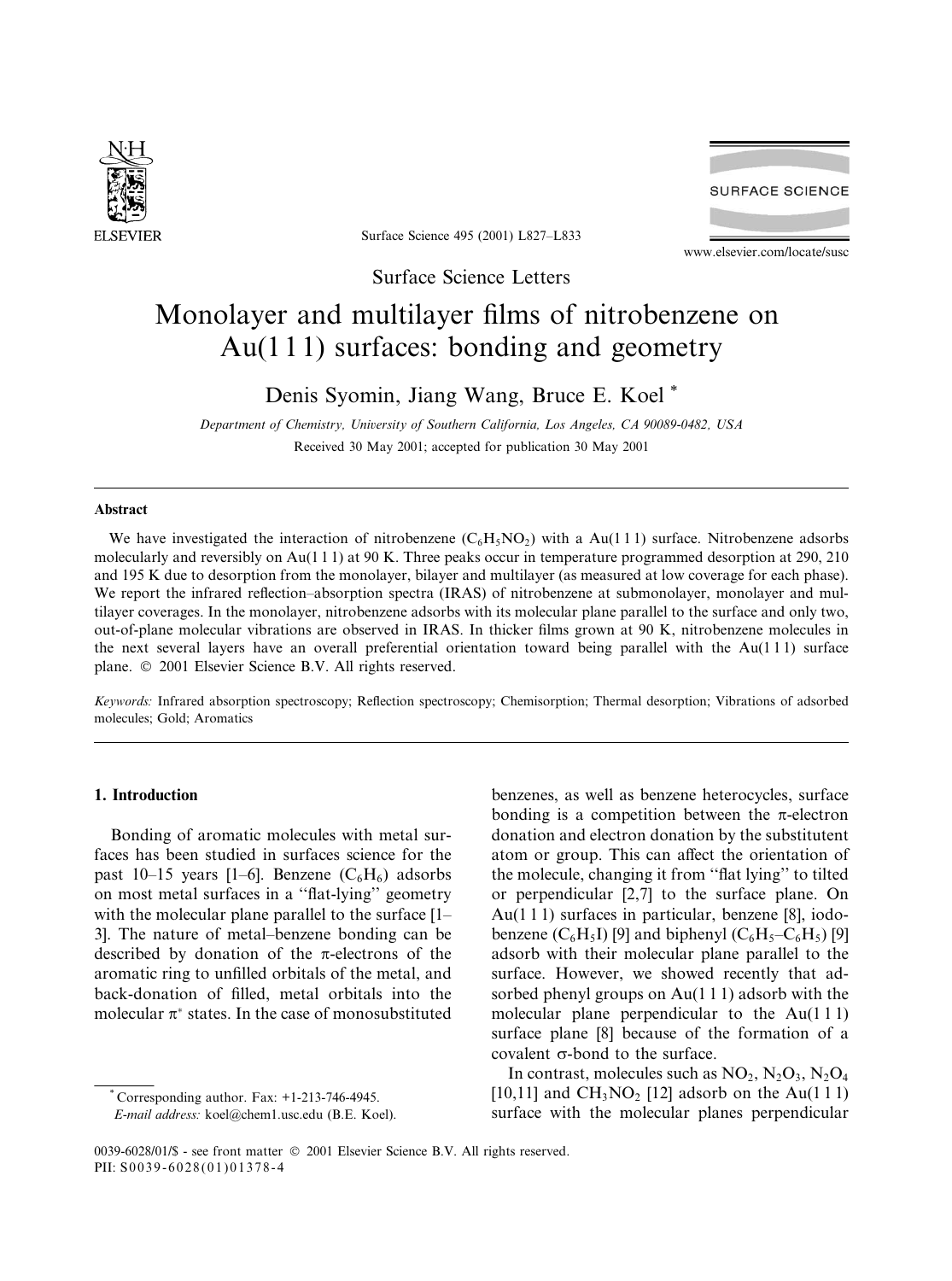to the surface forming either one (for  $N_2O_3$ ,  $CH<sub>3</sub>NO<sub>2</sub>$ , and N<sub>2</sub>O<sub>4</sub>) or two (for NO<sub>2</sub>) O-surface bonds. These observations make nitrobenzene and interesting molecule to study because it combines the electron donating aromatic ring, which usually lies flat on the surface, and a strong electron donating (with respect to Au bonding)  $NO<sub>2</sub>$  group, which prefers to bind perpendicular to the surface. In addition to our fundamental interests, studies of the nitrobenzene–gold interaction are relevant to developments in supported-gold nanocluster catalysts [13-15] and formation of self-assembled monolayers (SAMs) on Au surfaces [16–19].

While there are reports concerning the interaction of organic molecules with gold surfaces [20– 23], no studies have been reported previously for nitrobenzene  $(C_6H_5NO_2)$  adsorbed on Au single crystal surfaces. Nitrobenzene has been reported to decompose on  $Cu(110)$  and  $Cu(100)$  surfaces [24,25]. On the  $Cu(100)$  surface, decomposition forms nitrosobenzene and phenylnitrene [25], and is enhanced by Ni and hindered by Ag-overlayers. Nitrobenzene adsorbed on  $Ni(111)$  surfaces has also been studied by Raman spectroscopy [26–28].

In this letter, we report temperature programmed desorption (TPD) and Fourier-transform infrared reflection-absorption spectroscopy (IRAS) studies of nitrobenzene adsorbed on a  $Au(111)$  surface.

## 2. Experimental methods

Experiments were performed in a stainless steel UHV chamber equipped for AES, LEED, TPD and IRAS studies. The system had a base pressure of  $2 \times 10^{-10}$  Torr. The Au(111) crystal could be resistively heated to 1000 K and cooled to 87 K by direct contact of the copper block of the sample holder with liquid nitrogen. The  $Au(111)$  surface was cleaned by cycles of  $Ar^+$  ion sputtering  $(0.5$ keV,  $P_{Ar} = 6 \times 10^{-5}$  Torr,  $I_{sample} = 1.5 \mu A$ ) with the sample held at 450–500 K for 5 min and annealing in UHV at 1000 K for 10 min. This procedure resulted in a clean, well-ordered  $Au(111)$ surface which showed the  $(\sqrt{3} \times 22)$  reconstruction of the surface in LEED [29]. No surface carbon was detected by AES.

Nitrobenzene (Aldrich,  $99 + \%$ ) was degassed before dosing by several freeze-pump-thaw cycles that were carried out using the gas-handling line on the chamber. Nitrobenzene was introduced into the UHV chamber through a leak valve connected to a microcapillary-array doser. The gas exposures reported herein are uncorrected for ion gauge sensitivity or doser enhancement of the flux.

TPD measurements were made with the  $Au(111)$  crystal placed in line-of-sight of the mass spectrometer ionizer at a location that was 2 mm in front of the entrance aperture (10-mm diameter) of the shield covering the ionizer. A heating rate of 2.5 K/s was used.

IRAS was carried out at a grazing incidence angle of 86 $\degree$  from the surface normal. An Infinity  $\degree$ 60M FTIR spectrometer and a medium-band, liquid nitrogen cooled, mercury cadmium telluride (MCT) detector was used for collecting the IR spectra. Typically, spectra were taken at a spectrometer resolution of 4  $cm^{-1}$  and by averaging 1000 scans taken over 5 min. All of the spectra reported were taken with a sample temperature of 87–90 K, and ratioed against the clean surface spectrum as a background.

The IR spectrum of liquid nitrobenzene (trapped between two KBr disks) was obtained with the same spectrometer described above, but using a wide-band, liquid-nitrogen cooled, MCT detector. The spectra were taken in the transmission mode at a spectrometer resolution of  $1 \text{ cm}^{-1}$  by averaging 10 scans over 12 s.

## 3. Results and discussion

#### 3.1. Temperature programmed desorption

Nitrobenzene was the only desorption product detected in TPD after nitrobenzene adsorption on the Au(111) surface at 90 K. In particular we looked for nitrogen oxide (NO) (30 amu), nitrogen dioxide (NO<sub>2</sub>) (46 amu), biphenyl ( $C_6H_5-C_6H_5$ ) (154 amu), and  $C_6H_6$  (78 amu). No signals were detected other than those expected from cracking of nitrobenzene molecules in the QMS. As shown in Fig. 1, nitrobenzene TPD spectra exhibited three desorption peaks. First, at low coverage,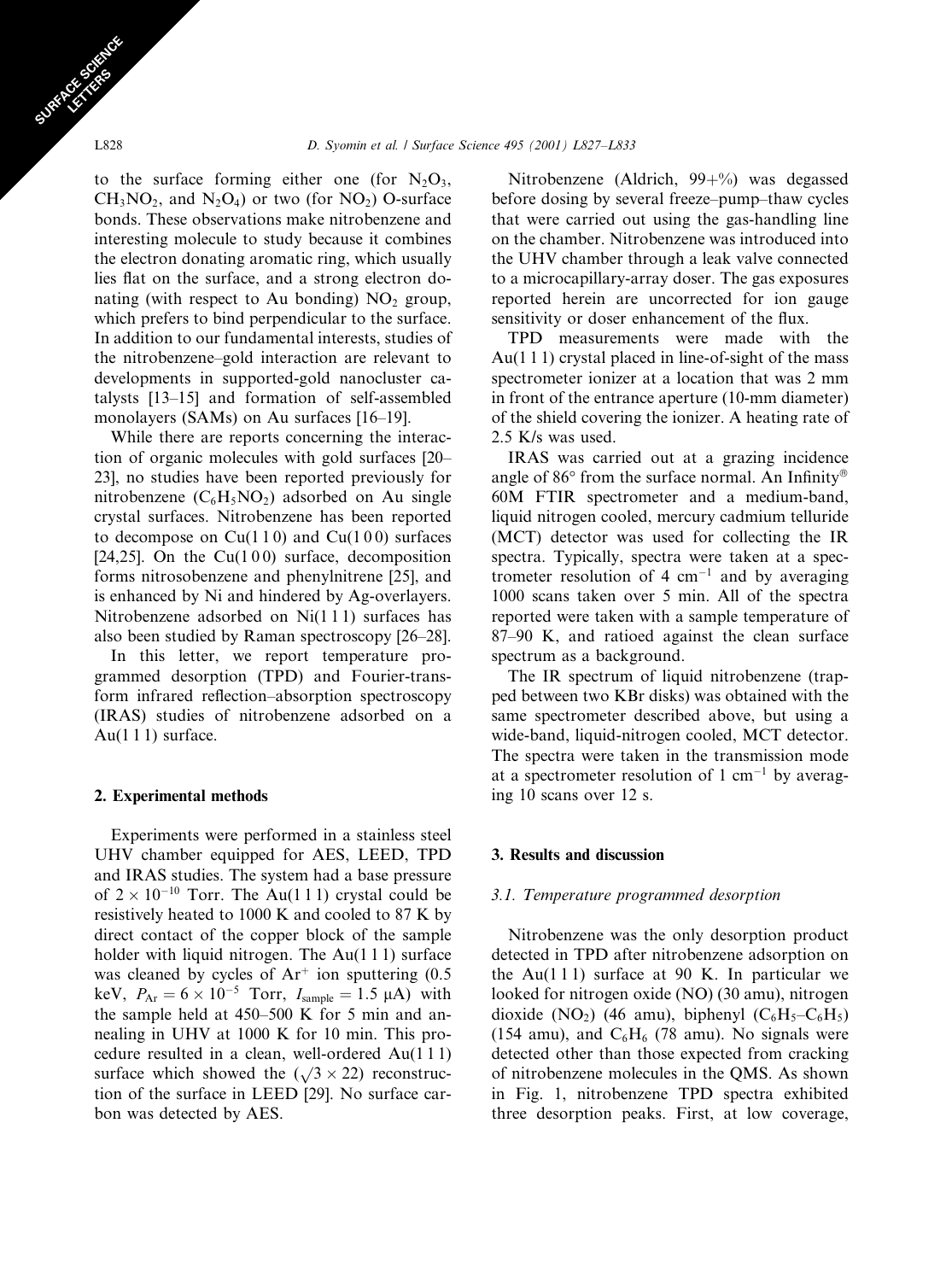

Fig. 1.  $C_6H_5NO_2$  TPD spectra after  $C_6H_5NO_2$  exposures on Au(111) at 90 K.

there is a peak at 290 K. The second peak grows in at higher coverage at 210 K, followed by a third peak at 203 K. We observed a similar TPD pattern for benzene  $(C_6H_6)$  [8] and iodobenzene  $(C_6H_5I)$ [9] desorption from the  $Au(111)$  surface. There, we assigned the origin of these three desorption peaks to desorption from the monolayer, second layer, and multilayer. Desorption of physisorbed molecules from the second layer in a peak that is distinct from subsequent physisorbed layers is a common feature for the desorption of aromatic molecules from Au(111) and Cu(111) surfaces  $[8,9,30,31]$ .

In this paper,  $C_6H_5NO_2$  coverage  $\Theta$  is defined as  $\Theta = 1$  ML by the saturation value for the area under the  $C_6H_5NO_2$  TPD peak at 290 K. We estimate that this corresponds to a molecular density of about  $1.9 \times 10^{14}$  cm<sup>-2</sup> based on hexagonal close-packed molecules with van der Waals contact distances.

Using Redhead analysis, and assuming firstorder desorption kinetics with a preexponential factor of  $10^{13}$  s<sup>-1</sup>, the C<sub>6</sub>H<sub>5</sub>NO<sub>2</sub> desorption acti-

vation energy  $(E_d)$  can be estimated to be 18 and 13 kcal/mol for the first and second adsorbed layers, respectively. Because there is typically no appreciable barrier to molecular adsorption, these values for  $E_d$  are good estimates of the respective adsorption energies of  $C_6H_5NO_2$  on Au(111).

### 3.2. Infrared reflection-absorption spectroscopy

Only two absorption bands at 710 and 793  $cm^{-1}$ appear in the IR spectra of nitrobenzene at submonolayer and monolayer coverages on Au(111), as shown in Fig. 2. More bands appear in the spectra with increasing  $C_6H_5NO_2$  coverage, and 10 vibrational bands are detected for a 10 ML film. To confirm the vibrational assignments, as well as to measure the relative intensities of some vibrational bands, the spectrum of a thick condensed



Fig. 2. IRAS spectra of  $C_6H_5NO_2$  adlayers on Au(111) at 90 K. The IR spectra of liquid-phase  $C_6H_5NO_2$  is also provided for comparison.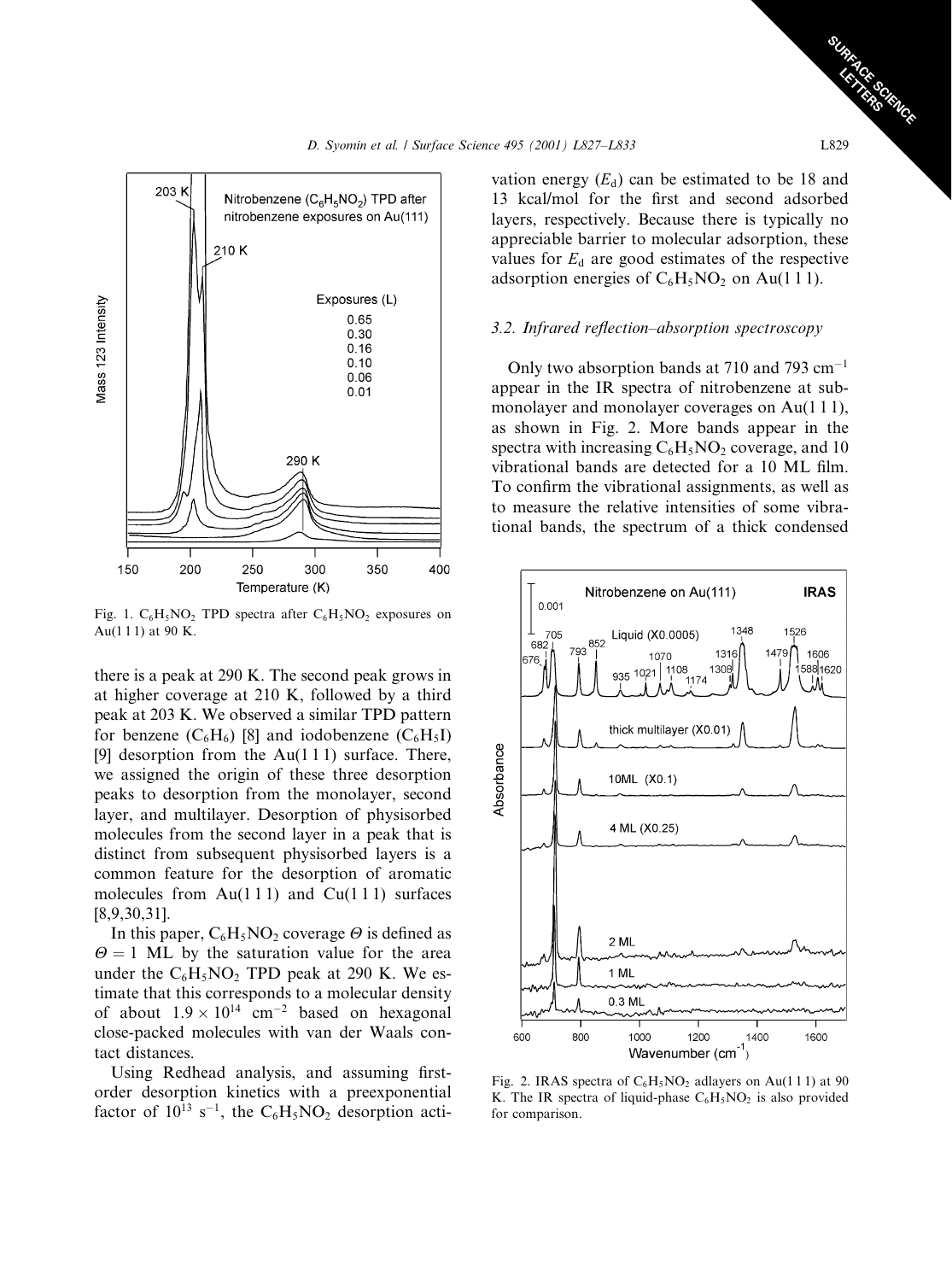film of nitrobenzene ( $\sim$ 100 ML thick) was also taken. Assignment of the vibrational modes for adsorbed nitrobenzene was made by comparisons to the vibrational assignments for liquid nitrobenzene [34]. The IR spectrum for liquid nitrobenzene is shown in Fig. 2 and the mode assignments are given in Table 1. Nitrobenzene has a planar molecular structure with  $C_{2v}$  symmetry [32]. The molecule has 36 normal modes,

which are classified by the following symmetry types:  $\Gamma_v = 13A_1 + 4A_2 + 7B_1 + 12B_2$ . Symmetry types  $A_1$  and  $B_2$  correspond to in-plane vibrations, and symmetry types  $A_2$  and  $B_1$  correspond to outof-plane vibrations. In the nitrobenzene spectra at submonolayer coverage, the band at  $710 \text{ cm}^{-1}$ corresponds to mode 21, an  $NO<sub>2</sub>$  out-of-plane bending mode with  $B_1$  symmetry, and the band at 793 cm<sup>-1</sup> corresponds to mode 20, a C-H out-of-

Table 1

|  |  |  |  | Vibrational frequencies (cm <sup>-1</sup> ) and mode assignments for IR spectra of nitrobenzene ( $C_6H_5NO_2$ ) |  |
|--|--|--|--|------------------------------------------------------------------------------------------------------------------|--|
|--|--|--|--|------------------------------------------------------------------------------------------------------------------|--|

| Symmetry representation in $C_{2v}$ Mode no. |                         | Type of mode                   | Liquid [34]              | Adsorbed on Au(111)   |       |      |                  |        |
|----------------------------------------------|-------------------------|--------------------------------|--------------------------|-----------------------|-------|------|------------------|--------|
|                                              |                         |                                |                          | ${\sim}100~\text{ML}$ | 10 ML | 4 ML | $2\ \mathrm{ML}$ | $1$ ML |
| A <sub>1</sub>                               | $\mathbf{1}$            | vCH                            | 3111                     | 3110                  |       |      |                  |        |
|                                              | $\overline{c}$          | $\nu{\rm CH}$                  | 3082                     | 3077                  |       |      |                  |        |
|                                              | 3                       | $\nu{\rm CH}$                  | 3049                     | 3029                  |       |      |                  |        |
|                                              | $\overline{\mathbf{4}}$ | $vCC$                          | 1586                     | 1588                  |       |      |                  |        |
|                                              | 5                       | $\nu CC$                       | 1480                     | 1478                  | 1478  |      |                  |        |
|                                              | 6                       | $v_sNO_2$                      | 1346                     | 1350                  | 1350  | 1350 | 1350             |        |
|                                              | $\boldsymbol{7}$        | $\beta$ CH                     | 1173                     | 1173                  |       |      |                  |        |
|                                              | $\,$ $\,$               | $vC-NO2$                       | 1107                     | 1106                  | 1106  |      |                  |        |
|                                              | $\boldsymbol{9}$        | $\beta$ CH                     | 1021                     | 1021                  |       |      |                  |        |
|                                              | $10\,$                  | Ring                           | 1003                     | 1003                  |       |      |                  |        |
|                                              | 11                      | $\delta NO_2$                  | 852                      | 853                   | 853   | 853  |                  |        |
|                                              | 12                      | $\alpha$ C-C-C                 | 680                      | 682                   |       |      |                  |        |
|                                              | 13                      | $\alpha C\!\!-\!\!C\!\!-\!\!C$ | 394                      |                       |       |      |                  |        |
| $A_2$                                        | 14                      | $\gamma$ CH                    | 975                      | 978                   |       |      |                  |        |
|                                              | 15                      | $\gamma$ CH                    | 840                      |                       |       |      |                  |        |
|                                              | $16\,$                  | $\phi$ CC                      | 394                      |                       |       |      |                  |        |
|                                              | 17                      | Torsion                        | $\overline{\phantom{0}}$ |                       |       |      |                  |        |
| $\mathbf{B}_1$                               | 18                      | $\gamma$ CH                    | 990                      |                       |       |      |                  |        |
|                                              | 19                      | $\gamma$ CH                    | 935                      | 935                   | 933   | 935  |                  |        |
|                                              | 20                      | $\gamma$ CH                    | 794                      | 796                   | 796   | 796  | 793              | 793    |
|                                              | $21\,$                  | $\gamma NO_2$                  | 704                      | 714                   | 714   | 714  | 713              | 710    |
|                                              | 22                      | $\phi$ CC                      | 675                      | 675                   | 674   | 674  | 675              |        |
|                                              | 23                      | $\phi$ CC                      | 420                      |                       |       |      |                  |        |
|                                              | 24                      | $\gamma$ C-NO <sub>2</sub>     | 176                      |                       |       |      |                  |        |
| $\mathbf{B}_2$                               | $25\,$                  | $\nu{\rm CH}$                  | 3093                     |                       |       |      |                  |        |
|                                              | 26                      | $\nu{\rm CH}$                  | 3031                     |                       |       |      |                  |        |
|                                              | $27\,$                  | $vCC$                          | 1590                     | 1588                  |       |      |                  |        |
|                                              | $28\,$                  | $v_{\rm as}\mathbf{NO}_2$      | 1524                     | 1529                  | 1528  | 1528 | 1528             |        |
|                                              | 29                      | $\nu CC$                       | 1458                     | 1454                  |       |      |                  |        |
|                                              | 30                      | vCC                            | 1317                     | 1318                  | 1319  |      |                  |        |
|                                              | $31\,$                  | $\beta$ CH                     | 1308                     | 1308                  |       |      |                  |        |
|                                              | 32                      | $\beta$ CH                     | 1161                     | 1159                  |       |      |                  |        |
|                                              | 33                      | $\beta$ CH                     | 1070                     | 1071                  | 1071  |      |                  |        |
|                                              | 34                      | $\alpha$ CCC                   | 611                      |                       |       |      |                  |        |
|                                              | 35                      | rNO <sub>2</sub>               | 530                      |                       |       |      |                  |        |
|                                              | 36                      | $\beta$ C-NO <sub>2</sub>      | 254                      |                       |       |      |                  |        |

v – stretching; v<sub>s</sub> – symmetric stretching; v<sub>as</sub> – asymmetric stretching;  $\beta$  – in-plane band;  $\gamma$  – out-of-plane band;  $\alpha$  – in-plane ring deformation;  $\phi$  – out-of-plane ring deformation; r – rocking;  $\delta$  – symmetric deformation.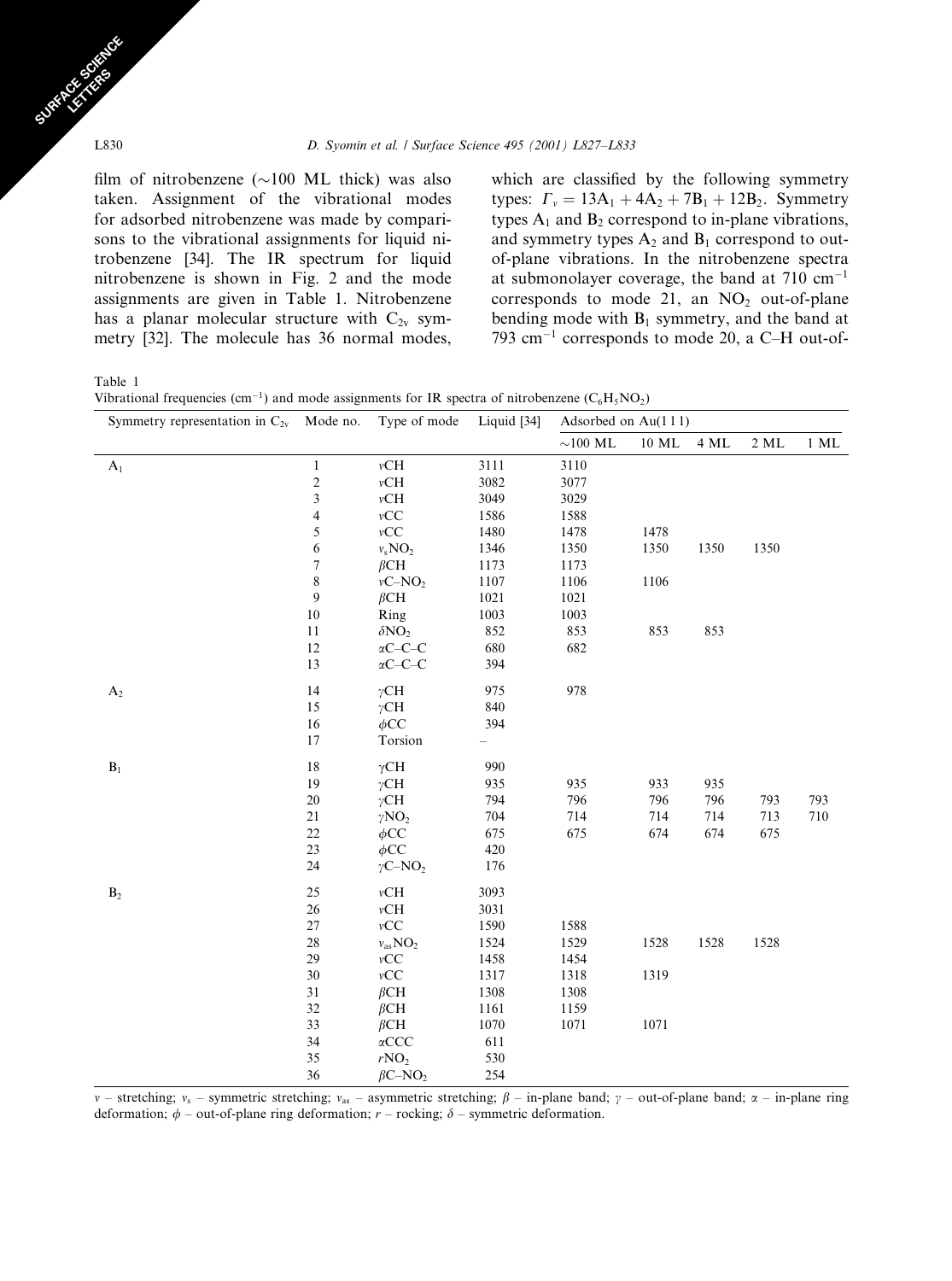plane bending mode with  $B_1$  symmetry. In thicker films, the bands at 1528 and 1350 cm<sup>-1</sup> are assigned to  $NO_2$ -asymmetric stretching ( $v_{as}NO_2$ ,  $B_2$ ) and NO<sub>2</sub>-symmetric stretching  $(v_sNO_2, A_1)$  modes, respectively. Absorption bands at 935, 853 and 674  $cm^{-1}$  correspond to C-H out-of-plane bending  $(\gamma CH, B_1)$ , NO<sub>2</sub>-symmetric deformation ( $\delta NO_2$ ,  $A_1$ ) and out-of-plane ring deformation ( $\phi$ CC,  $B_1$ ) modes, respectively. These assignments are given in Table 1.

A distinct feature of the IR spectra of nitrobenzene at submonolayer and monolayer coverages is that the only two bands that are observed, at 710 cm<sup>-1</sup> ( $\gamma$ NO<sub>2</sub>, B<sub>1</sub>) and 793 cm<sup>-1</sup> ( $\gamma$ CH, B<sub>1</sub>), are both out-of-plane modes. The three most intense absorption bands in the IR spectra of liquid nitrobenzene (as shown in Fig. 2) are due to  $\gamma NO_2$  $(B_1)$ ,  $v_sNO_2$ ,  $(A_1)$ , and  $v_{as}NO_2$ ,  $(B_2)$  modes. The intensities of these modes are very similar. Thus, the absence of  $v_s \text{NO}_2$  and  $v_{as} \text{NO}_2$  bands in the IR spectra of  $C_6H_5NO_2$  at monolayer coverage must be because of a specific molecular orientation at the surface, rather than a lack of sensitivity for

detecting these modes. The surface selection rule [33] states that dynamic dipoles parallel to the surface are very strongly screened such that those corresponding modes are not observed. For adsorption in a "flat-lying" orientation with the molecular plane parallel to the surface plane (Fig. 3a), only vibrational modes with  $A_2$  and  $B_1$  symmetry will be observed in the IRAS spectra. On this basis, we conclude that nitrobenzene adsorbs on  $Au(111)$  with the molecular plane parallel to the surface at monolayer and submonolayer coverages. The other modes with  $A_2$  or  $B_1$  symmetry were too low in intensity at these coverages to be detected in these spectra.

The appearance of bands due to modes with  $A_1$ and  $B_2$  symmetry in the nitrobenzene spectra at coverages exceeding 1 ML is due to a change in molecular orientation. Neither in-plane nor outof-plane modes are screened completely. Thus, completely oriented films with only either parallel (Fig. 3a) and perpendicular (Fig. 3b) orientations of molecules in these thicker films must be excluded. Assuming adsorption in a "tilted"



Fig. 3. Orientations of nitrobenzene adsorbed on Au(111) surfaces: (a) "parallel", with the molecular plane parallel to the surface plane, (b) "perpendicular", with the molecular plane perpendicular to the surface plane, (c) "tilted", with the Y axis parallel to the surface and the molecular plane tilted, (d) "tilted", with the  $Z$  axis parallel to the surface and the molecular plane tilted, and (e) "tilted", with molecular Z and Y axes both tilted with respect to the surface plane.

**SERGENCE**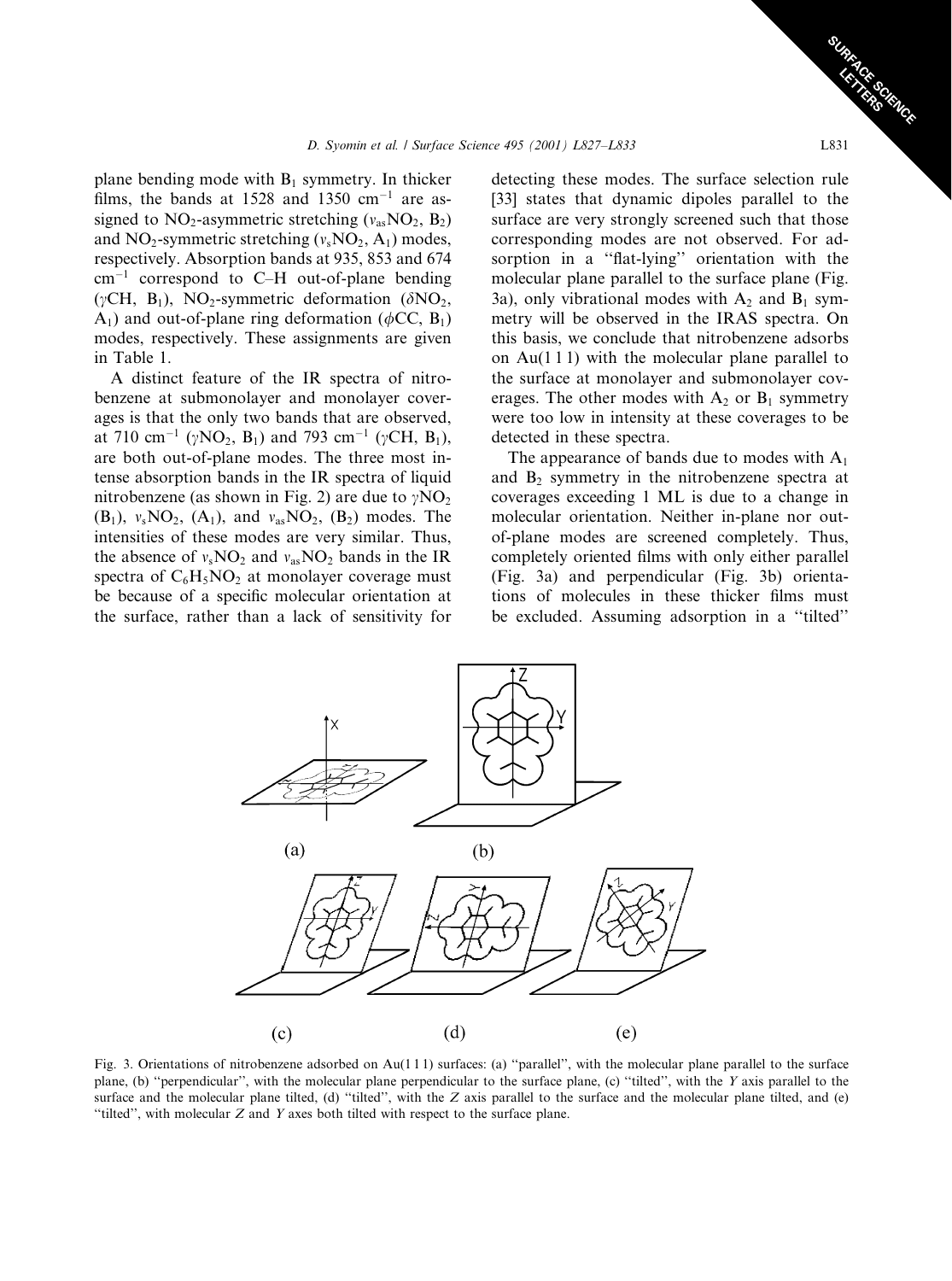orientation, with the molecular plane tilted with respect to the surface plane, Fig. 3 depicts three possibilities for "tilted" orientations: molecular *Y*-axis parallel to the surface plane (Fig. 3c), molecular Z-axis parallel to the surface plane (Fig. 3d), and molecular  $Y$  and  $Z$  axes tilted with respect to the surface plane (Fig. 3e). We can distinguish between these three possibilities by looking for the bands due to  $v_s \text{NO}_2$ , (A<sub>1</sub>) and  $v_{as} \text{NO}_2$ , (B<sub>2</sub>) modes in the spectra. The dynamic dipoles of  $v_sNO_2$  and  $v_{as}NO_2$  modes change along with the molecular Zaxis and Y-axis, respectively. Because of the surface selection rule, the appearance of both of these modes in the spectra excludes orientations with the molecular Z-axis or Y-axis parallel to the surface (Fig. 3c and d). The only possible "tilted" orientation is one where both of the molecular Z and Y axes are tilted with respect to the surface plane  $(Fig. 3e).$ 

The relative intensities of the  $v_sNO_2$  (A<sub>1</sub>) and  $v_{as}NO_2$  (B<sub>2</sub>) bands compared to that of the  $\gamma NO_2$  $(B<sub>1</sub>)$  band in nitrobenzene spectra at multilayer coverages are not constant and gradually increase with the coverage. This change is shown in Fig. 4.



Fig. 4. Relative absorption intensities of the  $NO<sub>2</sub>$  symmetric  $(v_sNO_2)$  and asymmetric  $(v_{as}NO_2)$  stretching bands compared to the NO<sub>2</sub> out-of-plane bending  $(\gamma NO_2)$  band in IR spectra for increasing nitrobenzene coverages on  $Au(111)$  at 90 K.

This indicates that the angle between the nitrobenzene molecular plane and the surface plane also increases gradually with the coverage. We conclude that a change from a "flat lying" to "tilted" orientation occurs only gradually as thicker films are grown on  $Au(111)$  at 90 K. Nitrobenzene molecules at coverages between 1 and 2 ML retain an adsorption geometry such that the ring plane is close to parallel with the surface plane.

## 4. Conclusion

Nitrobenzene reversibly adsorbs on the Au(111) surface under UHV conditions. Three molecular desorption peaks occur at 290, 210 and 203 K, corresponding to desorption from the chemisorbed monolayer and physisorbed secondlayer and multilayer, respectively. The desorption activation energy was estimated to be 18 and 13 kcal/mol for the monolayer and second layer, respectively. This strongly bound, chemisorbed state is characterized by an adsorption geometry with the molecular plane parallel to the surface, in a "flat-lying" orientation. For higher coverages, i.e., thicker films, the average molecular orientation changes gradually from one with the molecular plane nearly parallel to the surface to orientations with an increasing degree of tilt of the molecular Z and Y axes tilted with respect to the Au(111) surface.

#### **Acknowledgements**

We acknowledge support by the Chemical Sciences, Geosciences and Biosciences Division, Office of Basic Energy Sciences, Office of Science, US Department of Energy.

## **References**

- [1] F.P. Netzer, Langmuir 7 (1991) 2544 and references therein.
- [2] M.X. Yang, M. Xi, H. Yuan, B.E. Bent, P. Stevens, J.M. White, Surf. Sci. 341 (1995) 9 and references therein.
- [3] J.-H. Kang, R.L. Toomes, J. Robinson, D.P. Woodruff, O. Schaff, R. Terborg, R. Lindsay, P. Baumgartel, A.M. Bradshaw, Surf. Sci. 448 (2000) 23.